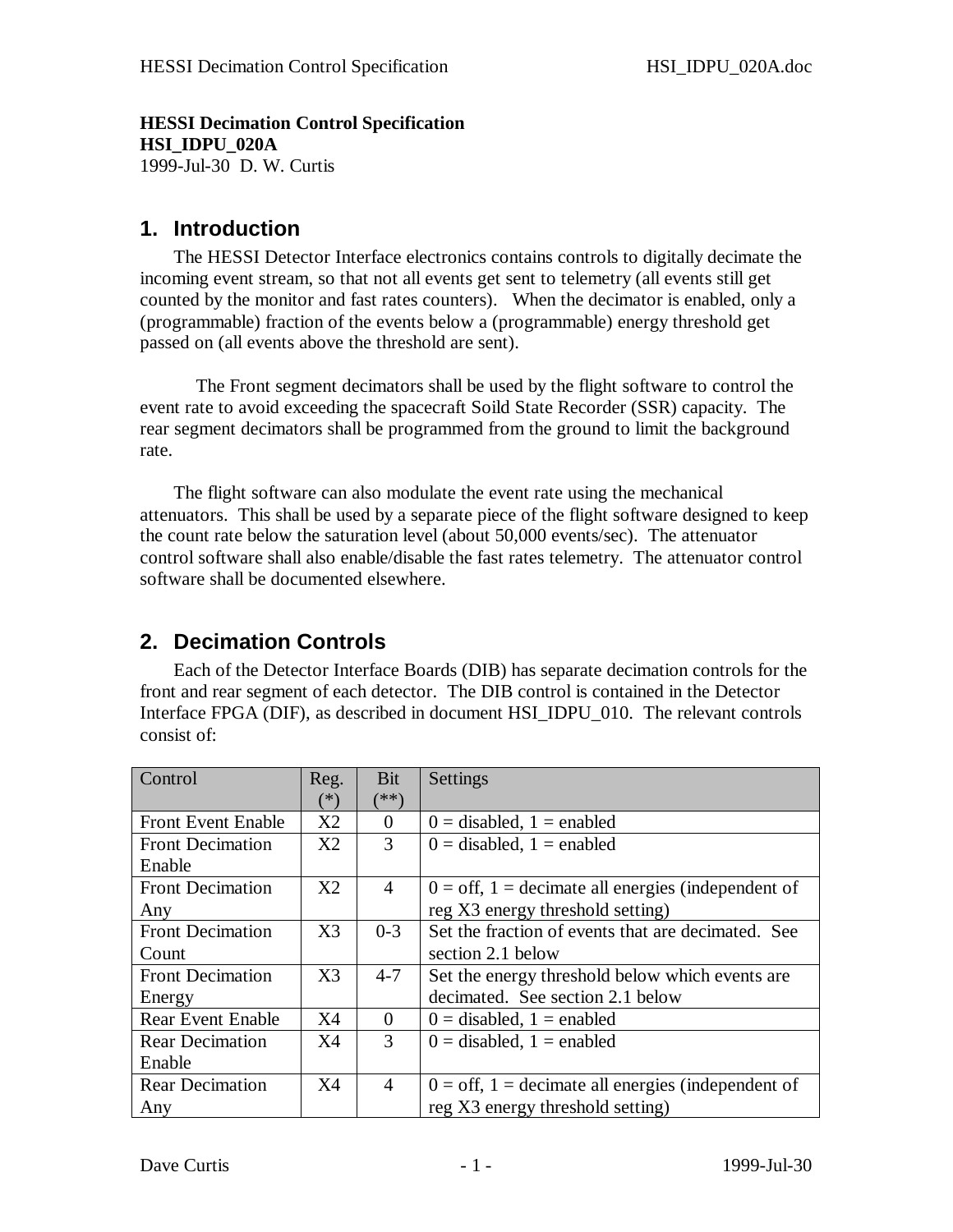| <b>Rear Decimation</b> | X5 | $0 - 3$ | Set the fraction of events that are decimated. See |
|------------------------|----|---------|----------------------------------------------------|
| Count                  |    |         | below                                              |
| <b>Rear Decimation</b> | X5 | $4 - 7$ | Set the energy threshold below which events are    |
| Energy                 |    |         | decimated. See below                               |

 $(* - an X$  in the register number stands for the DIB number, 0-8. Register numbers are hexidecimal)

(\*\* Bits are numbered from LSB=0 to MSB=15)

The decimation logic is based on when the event arrives, and what its energy is. A counter counts microseconds  $(2^{20}$  Hz), counting from zero to the Decimation Count. The counter is reset at the 1Hz clock event, so that all decimators are synchronized. All events are enabled when the counter is zero. At other times, only events with energies above the Decimation Energy are enabled. This is summarized in the tables below.

| <b>Decimation Count</b> | Fraction of time events below |  |
|-------------------------|-------------------------------|--|
|                         | Decimation Energy are enabled |  |
| 0                       | 100%                          |  |
|                         | 1/2                           |  |
| $\overline{2}$          | 1/3                           |  |
| 3                       | 1/4                           |  |
| $\overline{4}$          | 1/5                           |  |
| 5                       | 1/6                           |  |
| 6                       | 1/7                           |  |
|                         | 1/8                           |  |
| 8                       | 1/9                           |  |
| 9                       | 1/10                          |  |
| 10                      | 1/11                          |  |
| 11                      | 1/12                          |  |
| 12                      | 1/13                          |  |
| 13                      | 1/14                          |  |
| 14                      | 1/15                          |  |
| 15                      | 1/16                          |  |

| <b>Front Decimation Energy</b> | Front Event Energy levels that are |  |
|--------------------------------|------------------------------------|--|
|                                | decimated (approx. energies)       |  |
|                                | None                               |  |
|                                | $0000 - 000F (0 - 5keV)$           |  |
|                                | $0000 - 001F (0 - 10keV)$          |  |
| 3                              | $0000 - 002F (0 - 15keV)$          |  |
|                                | $0000 - 003F (0 - 20keV)$          |  |
|                                | $0000 - 004F (0 - 25keV)$          |  |
|                                | $0000 - 005F (0 - 30keV)$          |  |
|                                | $0000 - 006F (0 - 35keV)$          |  |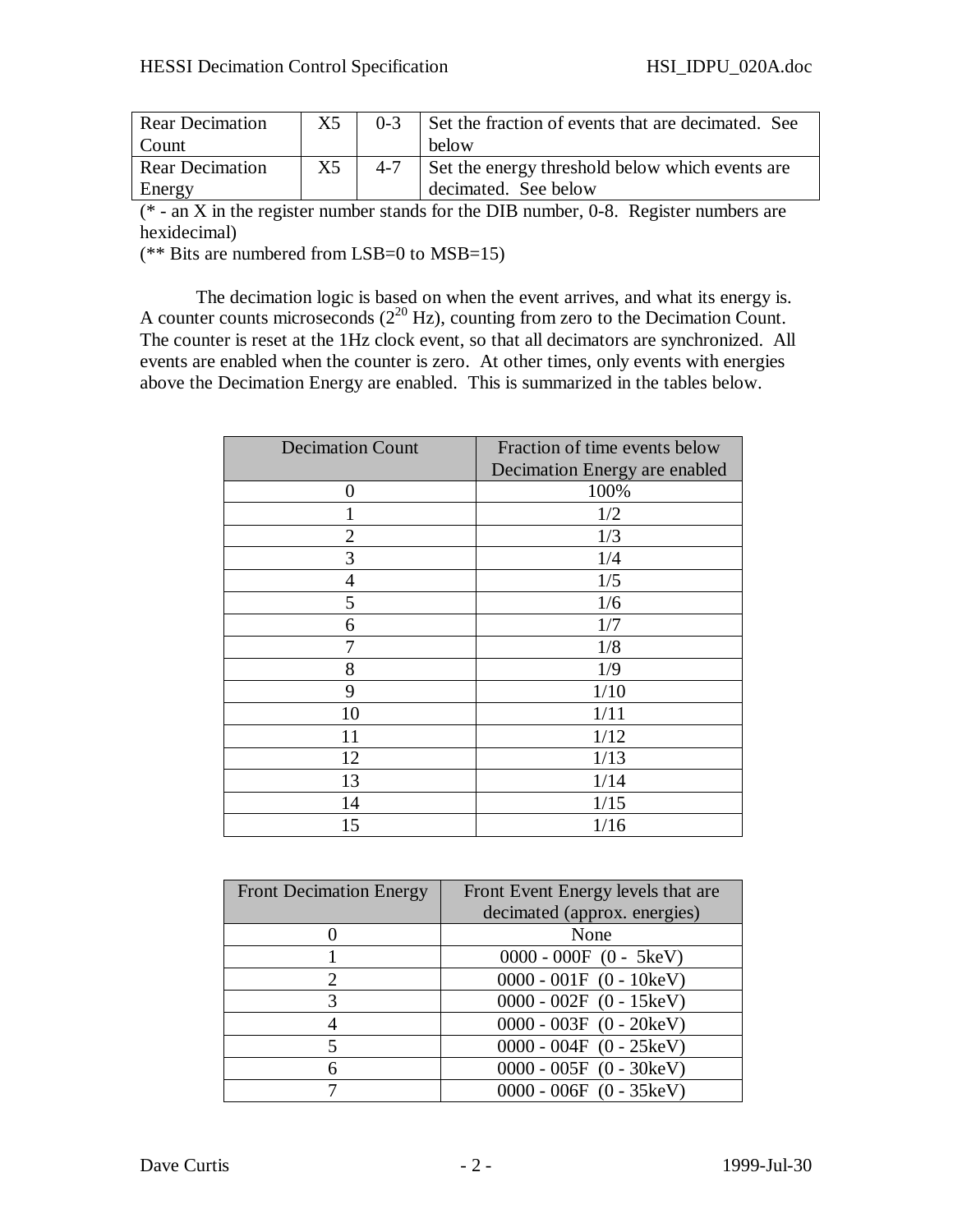|    | $0000 - 007F (0 - 40keV)$ |
|----|---------------------------|
| 9  | $0000 - 008F (0 - 45keV)$ |
| 10 | $0000 - 009F (0 - 50keV)$ |
| 11 | $0000 - 00AF$ (0 - 55keV) |
| 12 | $0000 - 00BF (0 - 60keV)$ |
| 13 | $0000 - 00CF$ (0 - 65keV) |
| 14 | $0000 - 00DF (0 - 70keV)$ |
| 15 | $0000 - 00EF (0 - 75keV)$ |

| <b>Rear Decimation Energy</b> | Front Event Energy levels that are |
|-------------------------------|------------------------------------|
|                               | decimated (approx. energies)       |
| $\mathbf{0}$                  | None                               |
|                               | $0000 - 007F (0 - 40keV)$          |
| 2                             | $0000 - 00FF (0 - 80keV)$          |
| 3                             | $0000 - 017F (0 - 120keV)$         |
| 4                             | $0000 - 01FF (0 - 160keV)$         |
| 5                             | $0000 - 027F (0 - 200keV)$         |
| 6                             | $0000 - 02FF (0 - 240keV)$         |
|                               | $0000 - 037F (0 - 280keV)$         |
| 8                             | $0000 - 03FF (0 - 320keV)$         |
| 9                             | $0000 - 047F (0 - 360keV)$         |
| 10                            | $0000 - 04FF (0 - 400keV)$         |
| 11                            | $0000 - 057F (0 - 440keV)$         |
| 12                            | $0000 - 05FF (0 - 480keV)$         |
| 13                            | $0000 - 067F (0 - 520keV)$         |
| 14                            | $0000 - 06FF (0 - 560keV)$         |
| 15                            | $0000 - 077F (0 - 600keV)$         |

Notes:

- No decimation occurs when the Decimation Enable control is zero.
- Decimation occurs for all energies when the Decimate Any control is on, independent of the Decimation Energy control and event energy.
- When Decimate Any is off, no Rear events are decimated if the rear segment is in the high energy mode ( $>$  about 2.7MeV)

The ultimate control is the event enable, which can disable all events. This shall be used only as a last resort.

## **3. Inputs to the Front Segment Decimation Control Routine**

The on-board decimation control software shall use two parameters as input, the remaining SSR memory capacity, and the state of the attenuators. The spacecraft provides the IDPU the remaining capacity of the SSR once a second, in the form of an 8 bit value which runs from 0=empty to 255=Full. The IDPU controls the attenuators, so it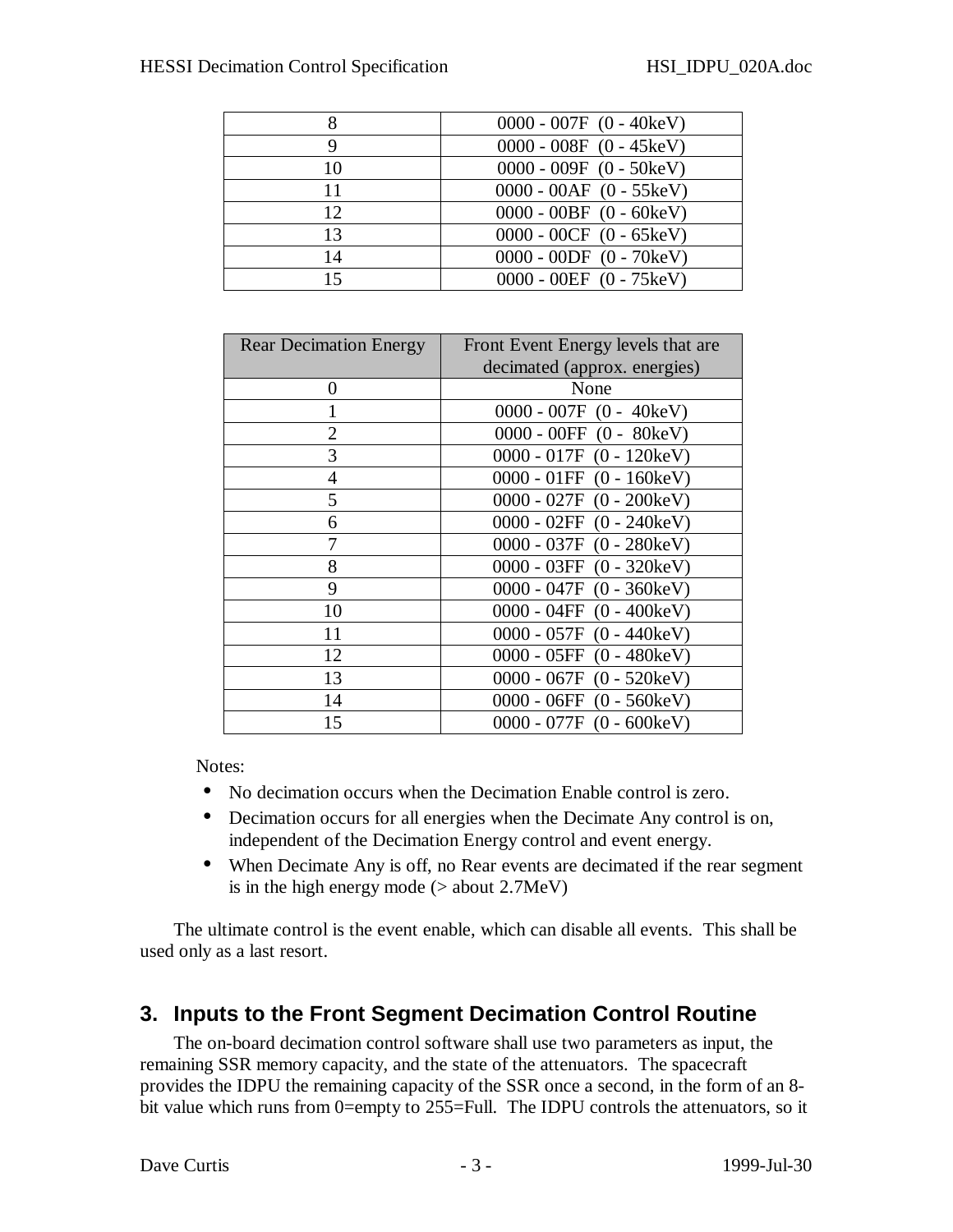at all times knows their state. There are 4 attenuator states, corresponding to in or out for each of the two attenuators, thin and thick. It is important that the decimation control avoid filling the memory past capacity, as this will result in over-writing the oldest data.

# **4. Front Segment Decimation Control Routine**

The decimation control shall be controlled by a look-up table based on the two input parameters (SSR capacity and attenuator state). Memory capacity shall have 9 ranges, which are shown below:

| <b>SSR</b> State | <b>SSR</b> Capacity code | <b>SSR Remaining Capacity</b> |
|------------------|--------------------------|-------------------------------|
| 0                | $0 - 127$                | $50\% - 100\%$                |
|                  | $128 - 154$              | $40\% - 50\%$                 |
| 2                | $153 - 179$              | $30\% - 40\%$                 |
| 3                | $178 - 205$              | $20\% - 30\%$                 |
|                  | $206 - 230$              | $10\% - 20\%$                 |
| 5                | $231 - 243$              | $5\% - 10\%$                  |
| 6                | $244 - 250$              | $2\% - 5\%$                   |
|                  | $251 - 243$              | $1\% - 2\%$                   |
| 8                | $254 - 255$              | $0\% - 1\%$                   |

SSR State 8 is a special case. In this state all events, fast rates, and aspect data are disabled, and only monitor rates are enabled into the memory. This is an emergency mode that we hope never to get into.

Ignoring state 8, there are 8 SSR States by 4 Attenuator states, for a total of 32 decimation states. The decimation state shall index a table containing the Front Segment Decimation State (register X3) for each of the 9 detectors (9 bytes total). The Front segment decimation enable shall always be set. Once a second, the flight software shall determine the SSR and attenuator state and set the front segment decimators accordingly.

The default table is shown below. In the default table, all 9 detectors have the same decimation. This table shall be programmable.

#### *[This table needs input from Richard Schwartz]*

| <b>Attenuator State</b> | <b>SSR</b> State | Decimation | Decimation |
|-------------------------|------------------|------------|------------|
|                         |                  | Count      | Energy     |
| Thin=OUT, Thick=OUT     | $0(50-100\%)$    | $0(100\%)$ |            |
| Thin=IN, Thick=OUT      |                  |            |            |
| Thin=OUT, Thick=IN      |                  |            |            |
| Thin=IN, Thick=IN       |                  |            |            |
|                         |                  |            |            |
| Thin=OUT, Thick=OUT     | $1(40-50\%)$     | $1(50\%)$  |            |
| Thin=IN, Thick=OUT      |                  |            |            |
| Thin=OUT, Thick=IN      |                  |            | 6          |
| Thin=IN, Thick=IN       |                  |            |            |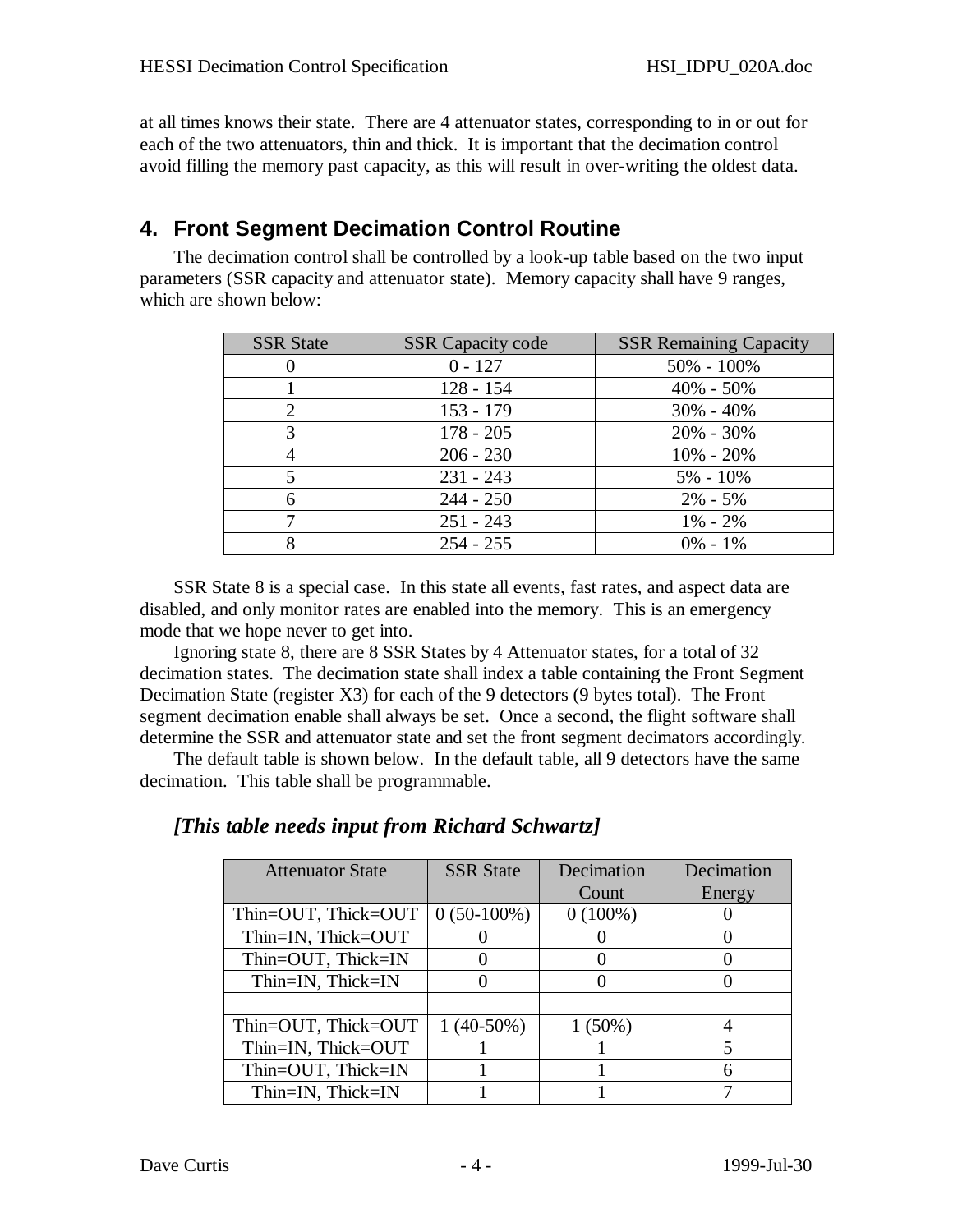| Thin=OUT, Thick=OUT | $2(30-40\%)$   | 2(33%)         | $\overline{4}$ |
|---------------------|----------------|----------------|----------------|
| Thin=IN, Thick=OUT  | $\overline{2}$ | $\overline{2}$ | 5              |
| Thin=OUT, Thick=IN  | $\overline{c}$ | $\overline{2}$ | 6              |
| Thin=IN, Thick=IN   | $\overline{2}$ | $\overline{2}$ | 7              |
|                     |                |                |                |
| Thin=OUT, Thick=OUT | $3(20-30%)$    | 3(25%)         | 6              |
| Thin=IN, Thick=OUT  | 3              | 3              | $\overline{7}$ |
| Thin=OUT, Thick=IN  | $\overline{3}$ | $\overline{3}$ | 8              |
| Thin=IN, Thick=IN   | 3              | 3              | 9              |
|                     |                |                |                |
| Thin=OUT, Thick=OUT | $4(10-20%)$    | 5(18%)         | 8              |
| Thin=IN, Thick=OUT  | $\overline{4}$ | 5              | 9              |
| Thin=OUT, Thick=IN  | $\overline{4}$ | 5              | 10             |
| Thin=IN, Thick=IN   | 4              | 5              | 11             |
|                     |                |                |                |
| Thin=OUT, Thick=OUT | $5(5-10\%)$    | 7(12%)         | 10             |
| Thin=IN, Thick=OUT  | 5              | 7              | 11             |
| Thin=OUT, Thick=IN  | 5              | 7              | 12             |
| Thin=IN, Thick=IN   | 5              | 7              | 13             |
|                     |                |                |                |
| Thin=OUT, Thick=OUT | $6(2-5%)$      | 11 (8%)        | 12             |
| Thin=IN, Thick=OUT  | 6              | 8              | 13             |
| Thin=OUT, Thick=IN  | 6              | 8              | 14             |
| Thin=IN, Thick=IN   | 6              | 8              | 15             |
|                     |                |                |                |
| Thin=OUT, Thick=OUT | $7(1-2\%)$     | 15(6%)         | 15             |
| Thin=IN, Thick=OUT  | 7              | 15             | 15             |
| Thin=OUT, Thick=IN  | 7              | 15             | 15             |
| Thin=IN, Thick=IN   | $\overline{7}$ | 15             | 15             |

## **5. Decimation Control Telemetry**

Both the State Of Health (SOH) and the packet header telemetry should include the state of the front decimators. Given the space limitations, the full state of the controls shall not be included. Instead a code from which the state can be inferred shall be used. This implies some coordination between the commanding of the front segment control table and the ground software. An 8-bit code shall be used to indicate what Detector Interface Control Table (DICT) is in effect. The DICT includes the front segment decimation state table above, plus the detector interface controls for the rear segment decimation, thresholds, test pulsers, and enables. DICTs shall be assigned an ID number when they are generated. Ground data analysis software shall need to know the contents of each DICT so the state of the decimators and other controls can be inferred. In addition to the DICT ID, the actuator state and the SSR state must be known. So both the